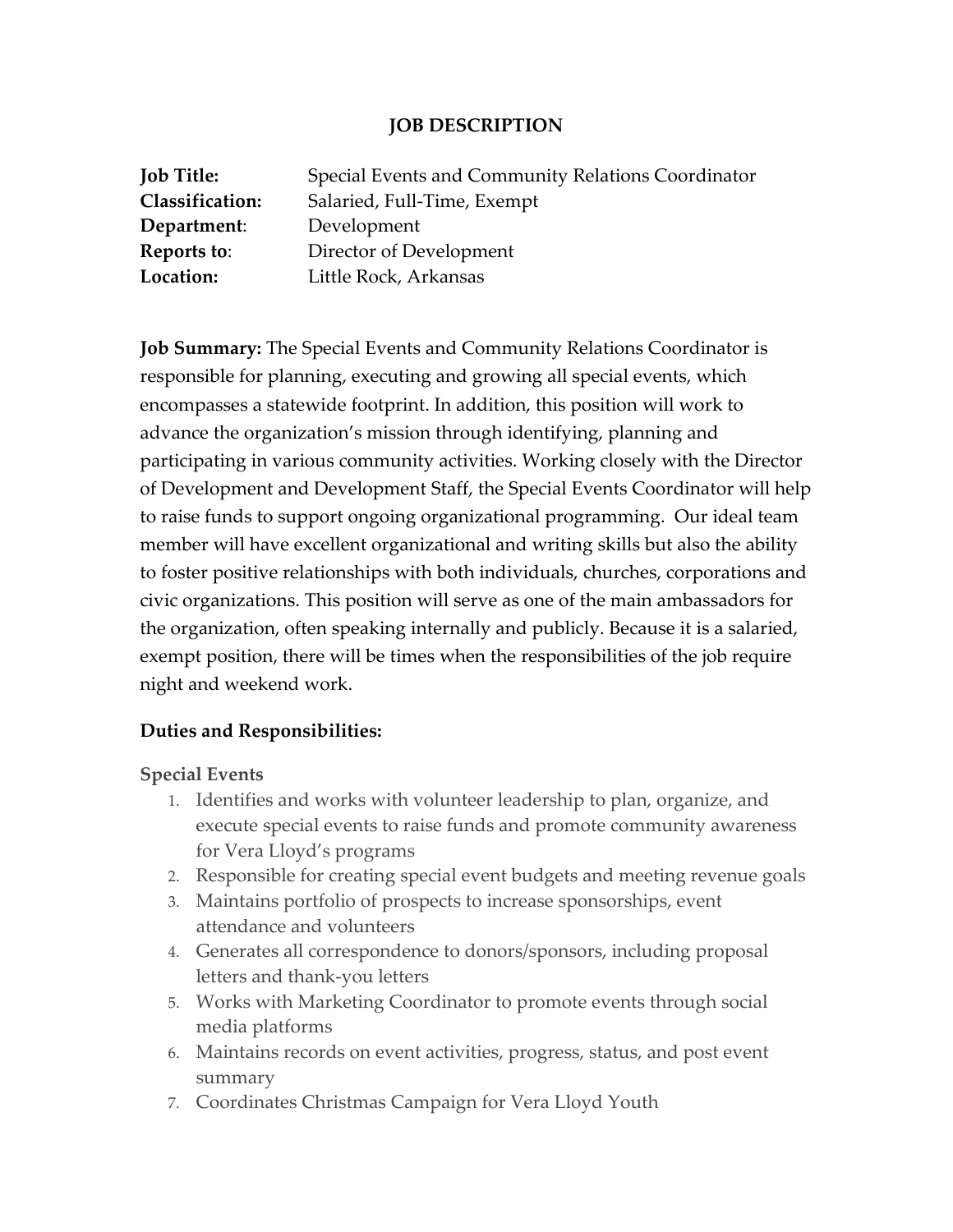- 8. Collaborates with Program Staff to secure summer enrichment needs
- 9. Works with Marketing Coordinator to develop event collateral material
- 10. Cultivates relationships throughout the year with event sponsors, donors and attendees

## **Community Relations:**

- 1. Identifies and participates in various community opportunities/events to raise organizational awareness.
- 2. Develops written plan with measurable goals
- 3. Builds and maintain relationships with members of the community, key individuals, and other organizations
- 4. Serves as a principal ambassador for the organization, with responsibilities for delivering the company's vision within the local community
- 5. Recruits volunteers for campus and special events

# **Professional Skills and Personal Characteristics:**

- 1. Dedication to confidentiality in all areas and in all dealings
- 2. Be a person of high morals and integrity, both personally and professionally
- 3. Have a willingness and desire to work as a team
- 4. Be a positive advocate for the Agency and honor its mission in all dealings
- 5. Possess and demonstrate sensitivity to cultural differences/diversity in all interactions
- 6. Be professional and enthusiastic at all times; have a professional appearance.
- 7. Highly organized with an attention to detail
- 8. Exhibits responsibility and adaptability through good attendance, effective time management, dependability, self-discipline, flexibility, and working independently
- 9. Communicates effectively verbally and in writing

## **Minimum Qualifications:**

- 1. Bachelor's degree
- 2. Two years' experience required in fundraising
- 3. Passion for the Vera Lloyd mission